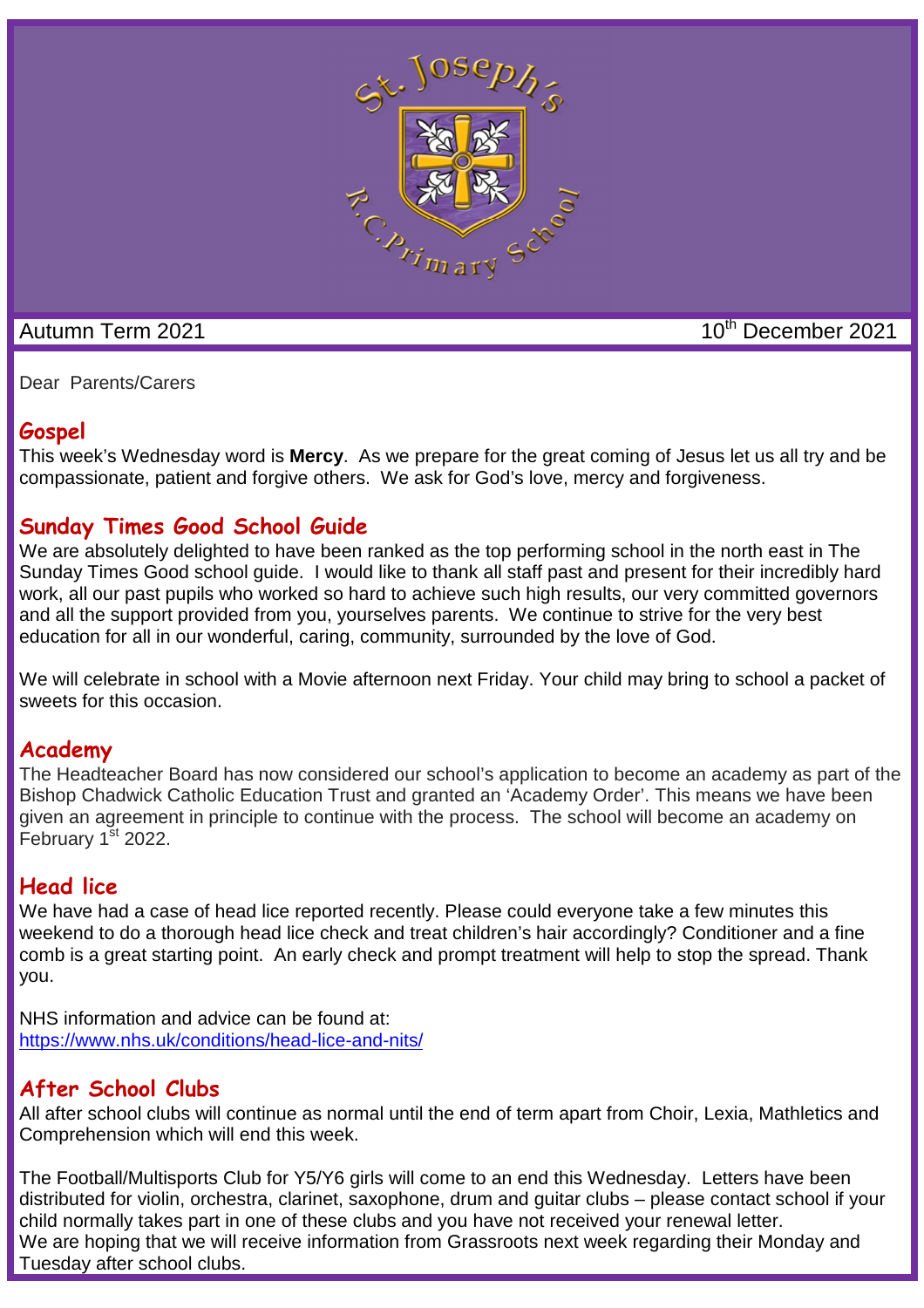#### **Christmas Parties**

Come to school dressed to 'Rock around the Christmas Tree on your Christmas Party day'! Check the dates below if you are unsure which day your child's party is on.

## Children's Christmas Party

| Monday 13 <sup>th</sup> December    | • Nursery Christmas Parties       |
|-------------------------------------|-----------------------------------|
| Tuesday 14 <sup>th</sup> December   | • Reception Christmas Party       |
| Wednesday 15 <sup>th</sup> December | • Year1 & Year2 Christmas Party   |
| Thursday 16 <sup>th</sup> December  | • Year 3 & Year 4 Christmas Party |
|                                     | • Year 5 & Year 6 Christmas Party |

#### **Christmas Carols**

At 9am on Friday 17<sup>th</sup> December, Key Stage 1 and 2 will be singing several carols on the school balcony, weather dependent. Parents are welcome to remain in the school grounds during this time.

#### **First Holy Communion Mass – Year 4**

In preparation for your child's First Holy Communion, Father Louis would like your child to attend Mass at least once a month in Church at 9.30am. The dates are below:

| Sunday 12 <sup>th</sup> December |
|----------------------------------|
| Sunday 16 <sup>th</sup> January  |
| Sunday 27 <sup>th</sup> February |
| Sunday 20 <sup>th</sup> March    |
| Sunday 3rd April                 |
| Sunday 15 <sup>th</sup> May      |
| Sunday 19 <sup>th</sup> June     |

#### **Parents must be present and please sit as a family.**

#### **Attendance**

Last week's attendance...

| Reception | 91.5 |
|-----------|------|
| Year 1    | 96.3 |
| Year 2    | 95.9 |
| Year 3    | 89.3 |
| Year 4    | 89.1 |
| Year 5    | 85.7 |
| Year 6    | 93.2 |

Spike went to Class 1 for the week ending 3<sup>rd</sup> December 2021 with a good attendance of 96.3%.

### **Upcoming Events**

December 2021<br>12<sup>th</sup> December First Holy Communion Mass in Church at 9.30am 13<sup>th</sup> December Nursery Christmas Parties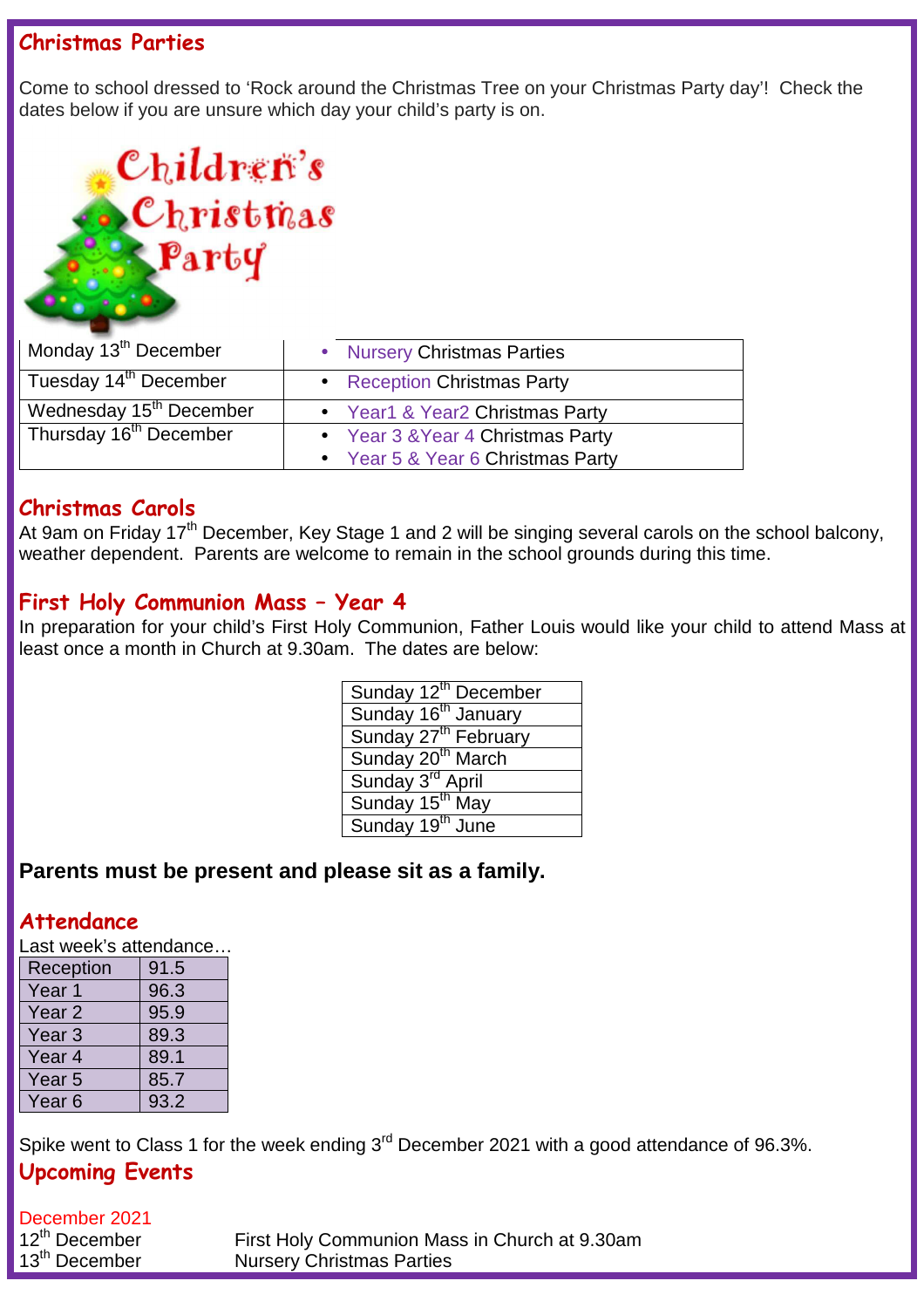| 14 <sup>th</sup> December   | <b>Reception Christmas Party Day</b>                      |
|-----------------------------|-----------------------------------------------------------|
| 14 <sup>th</sup> December   | Whole School Mass am (children only)                      |
| 15 <sup>th</sup> December   | Key Stage 1 (Year 1 and Year 2) Christmas Party Day       |
|                             | Year 6 Height and Weights                                 |
| 16 <sup>th</sup> December   | Key Stage 2 (Year 3,4,5 and 6) Christmas Parties          |
| 17 <sup>th</sup> December   | Christmas Sing-a-Long 9.30am (children only)              |
|                             | School closes at 3.20pm for Christmas break               |
| January 2022                |                                                           |
| 4 <sup>th</sup> January     | <b>School Inset Day</b>                                   |
| 5 <sup>th</sup> January     | School reopens after the Christmas holidays               |
| 12 <sup>th</sup> January    | Year 1 Eye Tests                                          |
| 18 <sup>th</sup> January    | Meeting for Year 6 parents regarding Key Stage 2 SATs 5pm |
| 19 <sup>th</sup> January    | <b>Year 4 First Confessions</b>                           |
| $26^{th} - 28^{th}$ January | Year 4 Residential Visit to Youth Village                 |
|                             |                                                           |

Visits enhance learning and the school is keen that all pupils are able to enjoy and learn from these organised excursions.

**Please help us by returning any permission slips and monies as requested in trip letters. Your support in this matter is greatly appreciated.** Thank you.

#### **Twitter**

Please remember to join in our Twitter account if you have not already done so.



#### **Weekend Mass Times**

St. Patrick's Church: Sunday 9.30am St. Anne & Holy Family Church: Sunday 11.00am

St. Joseph's Church: Saturday Vigil 5:30 pm Sunday Morning 9:30 am

#### **Christmas Mass Times**

| St. Joseph's Church: | Friday 24 <sup>th</sup> December 5pm Carols, 5.30pm Mass                                |
|----------------------|-----------------------------------------------------------------------------------------|
|                      | Saturday 25 <sup>th</sup> December 9.30am Mass                                          |
|                      | Sunday 26 <sup>th</sup> December 9.30am Mass                                            |
| St. Patrick's Church | Friday 24 <sup>th</sup> December 5.30pm Carols, 6pm Mass                                |
|                      | Saturday 25 <sup>th</sup> December No Mass                                              |
|                      | Sunday 26 <sup>th</sup> December 9.30am Mass                                            |
|                      | St. Anne & Holy Family Church: Friday 24 <sup>th</sup> December 5.30pm Carols, 6pm Mass |
|                      | Saturday 25 <sup>th</sup> December No Mass                                              |

### Wishing everybody the blessings of a holy and happy Christmas.

Sunday 26<sup>th</sup> December 11am Mass

Miss S M Brown Headteacher